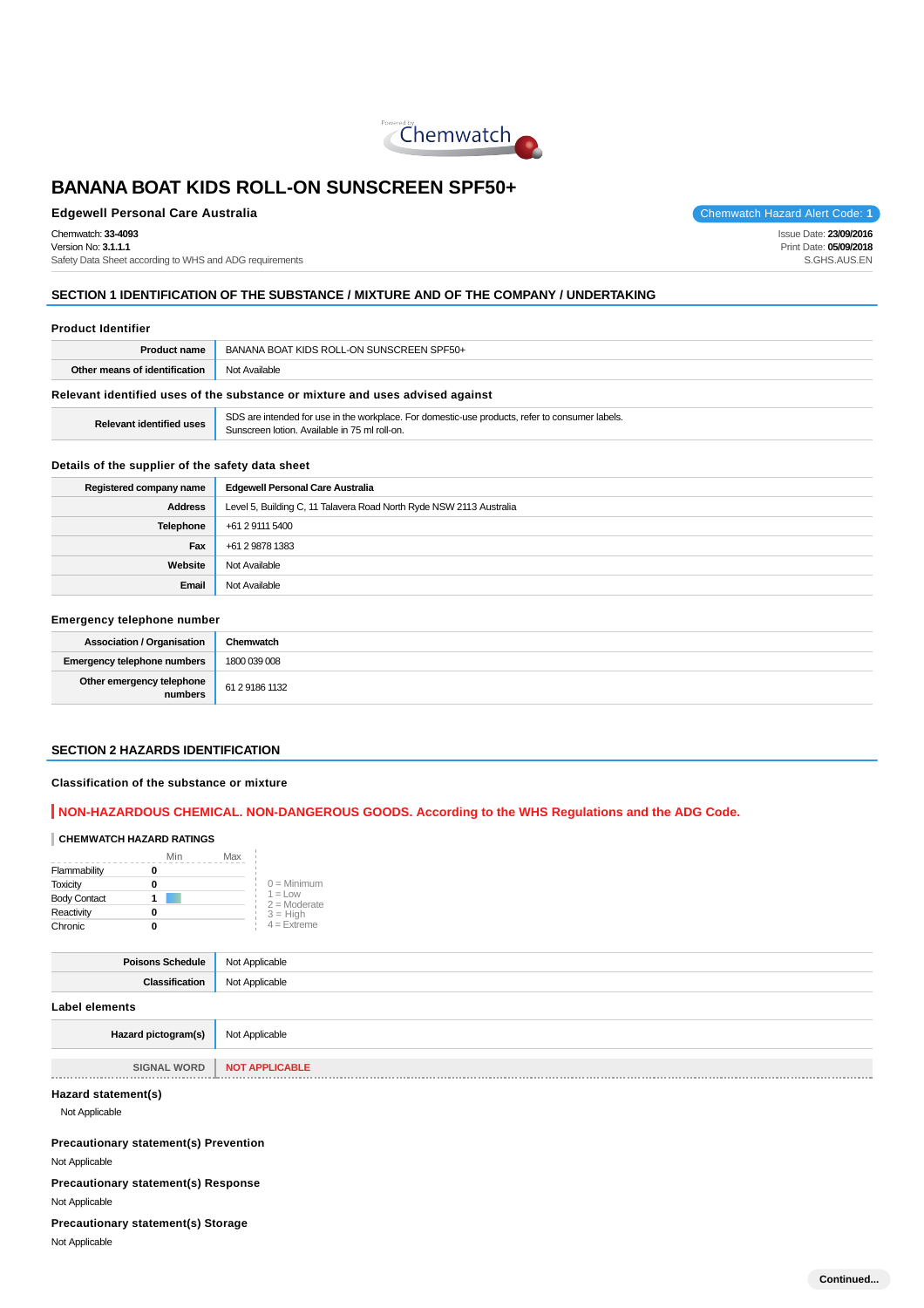### Issue Date: **23/09/2016** Print Date: **05/09/2018**

# **BANANA BOAT KIDS ROLL-ON SUNSCREEN SPF50+**

### **Precautionary statement(s) Disposal**

Not Applicable

### **SECTION 3 COMPOSITION / INFORMATION ON INGREDIENTS**

#### **Substances**

See section below for composition of Mixtures

#### **Mixtures**

| <b>CAS No</b> | %[weight] | Name                                            |
|---------------|-----------|-------------------------------------------------|
|               |           | Ingredients determined not to be hazardous      |
|               |           | NOTE: Manufacturer has supplied full ingredient |
|               |           | information to allow CHEMWATCH assessment.      |

# **SECTION 4 FIRST AID MEASURES**

### **Description of first aid measures**

| <b>Eye Contact</b>  | If this product comes in contact with the eyes:<br>$\triangleright$ Wash out immediately with fresh running water.<br>Ensure complete irrigation of the eye by keeping eyelids apart and away from eye and moving the eyelids by occasionally lifting the upper and lower lids.<br>► Seek medical attention without delay; if pain persists or recurs seek medical attention.<br>Removal of contact lenses after an eye injury should only be undertaken by skilled personnel.                   |
|---------------------|--------------------------------------------------------------------------------------------------------------------------------------------------------------------------------------------------------------------------------------------------------------------------------------------------------------------------------------------------------------------------------------------------------------------------------------------------------------------------------------------------|
| <b>Skin Contact</b> | Not considered an irritant through normal use.<br>Wipe off excess with absorbent tissue or towel.<br>Seek medical attention if irritation occurs.                                                                                                                                                                                                                                                                                                                                                |
| Inhalation          | If fumes, aerosols or combustion products are inhaled remove from contaminated area.<br>• Other measures are usually unnecessary.                                                                                                                                                                                                                                                                                                                                                                |
| Ingestion           | <b>If swallowed do NOT induce vomiting.</b><br>If vomiting occurs, lean patient forward or place on left side (head-down position, if possible) to maintain open airway and prevent aspiration.<br>• Observe the patient carefully.<br>► Never give liquid to a person showing signs of being sleepy or with reduced awareness; i.e. becoming unconscious.<br>• Give water to rinse out mouth, then provide liquid slowly and as much as casualty can comfortably drink.<br>Seek medical advice. |

#### **Indication of any immediate medical attention and special treatment needed**

Treat symptomatically.

# **SECTION 5 FIREFIGHTING MEASURES**

### **Extinguishing media**

▶ There is no restriction on the type of extinguisher which may be used.

Use extinguishing media suitable for surrounding area.

### **Special hazards arising from the substrate or mixture**

| Fire Incompatibility           | None known.                                                                                                                                                                                                                                                                                                                          |
|--------------------------------|--------------------------------------------------------------------------------------------------------------------------------------------------------------------------------------------------------------------------------------------------------------------------------------------------------------------------------------|
| <b>Advice for firefighters</b> |                                                                                                                                                                                                                                                                                                                                      |
| <b>Fire Fighting</b>           | • Use water delivered as a fine spray to control fire and cool adjacent area.<br>Do not approach containers suspected to be hot.<br>• Cool fire exposed containers with water spray from a protected location.<br>If safe to do so, remove containers from path of fire.<br>Equipment should be thoroughly decontaminated after use. |
| <b>Fire/Explosion Hazard</b>   | Non combustible.<br>Not considered a significant fire risk, however containers may burn.                                                                                                                                                                                                                                             |
| <b>HAZCHEM</b>                 | Not Applicable                                                                                                                                                                                                                                                                                                                       |

#### **SECTION 6 ACCIDENTAL RELEASE MEASURES**

#### **Personal precautions, protective equipment and emergency procedures**

See section 8

#### **Environmental precautions**

See section 12

#### **Methods and material for containment and cleaning up**

| <b>Minor Spills</b> | Slippery when spilt.<br>• Clean up all spills immediately.<br>Avoid breathing vapours and contact with skin and eyes.<br>• Control personal contact with the substance, by using protective equipment.<br>• Contain and absorb spill with sand, earth, inert material or vermiculite.<br>$\triangleright$ Wipe up. |
|---------------------|--------------------------------------------------------------------------------------------------------------------------------------------------------------------------------------------------------------------------------------------------------------------------------------------------------------------|
|---------------------|--------------------------------------------------------------------------------------------------------------------------------------------------------------------------------------------------------------------------------------------------------------------------------------------------------------------|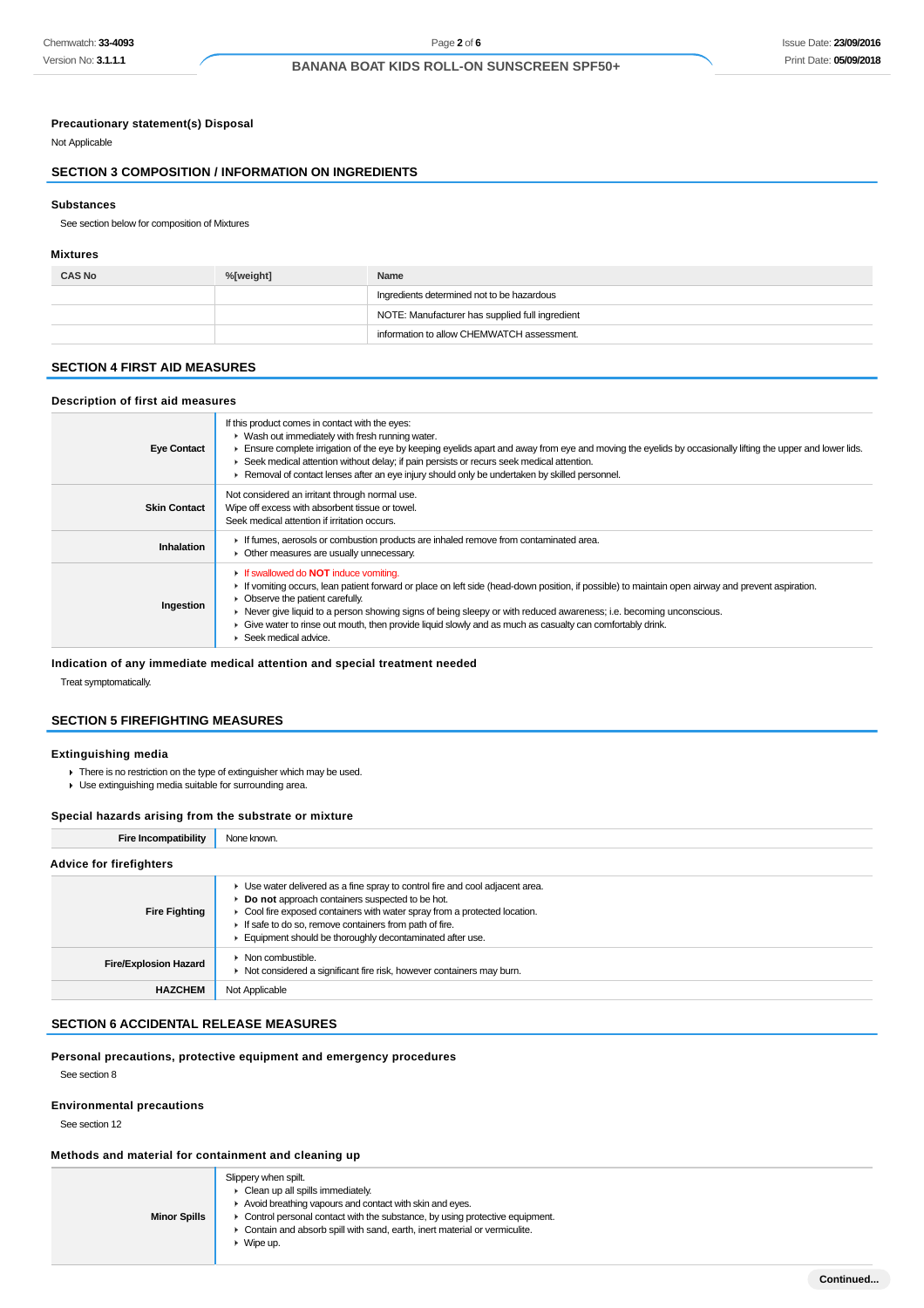|                     | Place in a suitable, labelled container for waste disposal.                                                                                                                                                                                                                                                                                                                                                                                                                       |
|---------------------|-----------------------------------------------------------------------------------------------------------------------------------------------------------------------------------------------------------------------------------------------------------------------------------------------------------------------------------------------------------------------------------------------------------------------------------------------------------------------------------|
| <b>Major Spills</b> | Slippery when spilt.<br>$\triangleright$ Clear area of personnel and move upwind.<br>Alert Fire Brigade and tell them location and nature of hazard.<br>• Control personal contact with the substance, by using protective equipment.<br>Prevent spillage from entering drains, sewers or water courses.<br>Recover product wherever possible.<br>Put residues in labelled containers for disposal.<br>If contamination of drains or waterways occurs, advise emergency services. |

Personal Protective Equipment advice is contained in Section 8 of the SDS.

# **SECTION 7 HANDLING AND STORAGE**

#### **Precautions for safe handling**

| Safe handling            | None required when handling small quantities.<br><b>OTHERWISE:</b><br>Limit all unnecessary personal contact.<br>• Wear protective clothing when risk of exposure occurs.<br>$\blacktriangleright$ Use in a well-ventilated area.<br><b>No. 2015</b> When handling <b>DO NOT</b> eat, drink or smoke.<br>Always wash hands with soap and water after handling.<br>Avoid physical damage to containers.<br>Use good occupational work practice. |
|--------------------------|------------------------------------------------------------------------------------------------------------------------------------------------------------------------------------------------------------------------------------------------------------------------------------------------------------------------------------------------------------------------------------------------------------------------------------------------|
| <b>Other information</b> | Store in original containers.<br>▶ Keep containers securely sealed.<br>Store in a cool, dry, well-ventilated area.<br>Store away from incompatible materials and foodstuff containers.<br>▶ Protect containers against physical damage and check regularly for leaks.<br>• Observe manufacturer's storage and handling recommendations contained within this SDS.                                                                              |

### **Conditions for safe storage, including any incompatibilities**

| Suitable container      | Plastic container |
|-------------------------|-------------------|
| Storage incompatibility | None known        |

# **SECTION 8 EXPOSURE CONTROLS / PERSONAL PROTECTION**

### **Control parameters**

#### **OCCUPATIONAL EXPOSURE LIMITS (OEL)**

**INGREDIENT DATA**

Not Available

### **EMERGENCY LIMITS**

| Ingredient                                   | <b>Material name</b> | TEEL-1        | TEEL-2              | TEEL-3        |
|----------------------------------------------|----------------------|---------------|---------------------|---------------|
| BANANA BOAT KIDS ROLL-ON<br>SUNSCREEN SPF50+ | Not Available        | Not Available | Not Available       | Not Available |
|                                              |                      |               |                     |               |
| Ingredient                                   | <b>Original IDLH</b> |               | <b>Revised IDLH</b> |               |
| BANANA BOAT KIDS ROLL-ON<br>SUNSCREEN SPF50+ | Not Available        |               | Not Available       |               |

### **Exposure controls**

| Appropriate engineering<br>controls | None required when handling small quantities.<br><b>OTHERWISE:</b><br>Engineering controls are used to remove a hazard or place a barrier between the worker and the hazard. Well-designed engineering controls can be<br>highly effective in protecting workers and will typically be independent of worker interactions to provide this high level of protection.<br>The basic types of engineering controls are:<br>Process controls which involve changing the way a job activity or process is done to reduce the risk.<br>Enclosure and/or isolation of emission source which keeps a selected hazard "physically" away from the worker and ventilation that strategically "adds" and<br>"removes" air in the work environment. Ventilation can remove or dilute an air contaminant if designed properly. The design of a ventilation system must<br>match the particular process and chemical or contaminant in use.<br>Employers may need to use multiple types of controls to prevent employee overexposure. |
|-------------------------------------|-----------------------------------------------------------------------------------------------------------------------------------------------------------------------------------------------------------------------------------------------------------------------------------------------------------------------------------------------------------------------------------------------------------------------------------------------------------------------------------------------------------------------------------------------------------------------------------------------------------------------------------------------------------------------------------------------------------------------------------------------------------------------------------------------------------------------------------------------------------------------------------------------------------------------------------------------------------------------------------------------------------------------|
| <b>Personal protection</b>          |                                                                                                                                                                                                                                                                                                                                                                                                                                                                                                                                                                                                                                                                                                                                                                                                                                                                                                                                                                                                                       |
| Eye and face protection             | No special equipment for minor exposure i.e. when handling small quantities.<br>OTHERWISE:<br>Safety glasses with side shields.<br>• Contact lenses may pose a special hazard; soft contact lenses may absorb and concentrate irritants. A written policy document, describing the wearing<br>of lenses or restrictions on use, should be created for each workplace or task. This should include a review of lens absorption and adsorption for the<br>class of chemicals in use and an account of injury experience. Medical and first-aid personnel should be trained in their removal and suitable equipment<br>should be readily available. In the event of chemical exposure, begin eye irrigation immediately and remove contact lens as soon as practicable.                                                                                                                                                                                                                                                  |
| <b>Skin protection</b>              | See Hand protection below                                                                                                                                                                                                                                                                                                                                                                                                                                                                                                                                                                                                                                                                                                                                                                                                                                                                                                                                                                                             |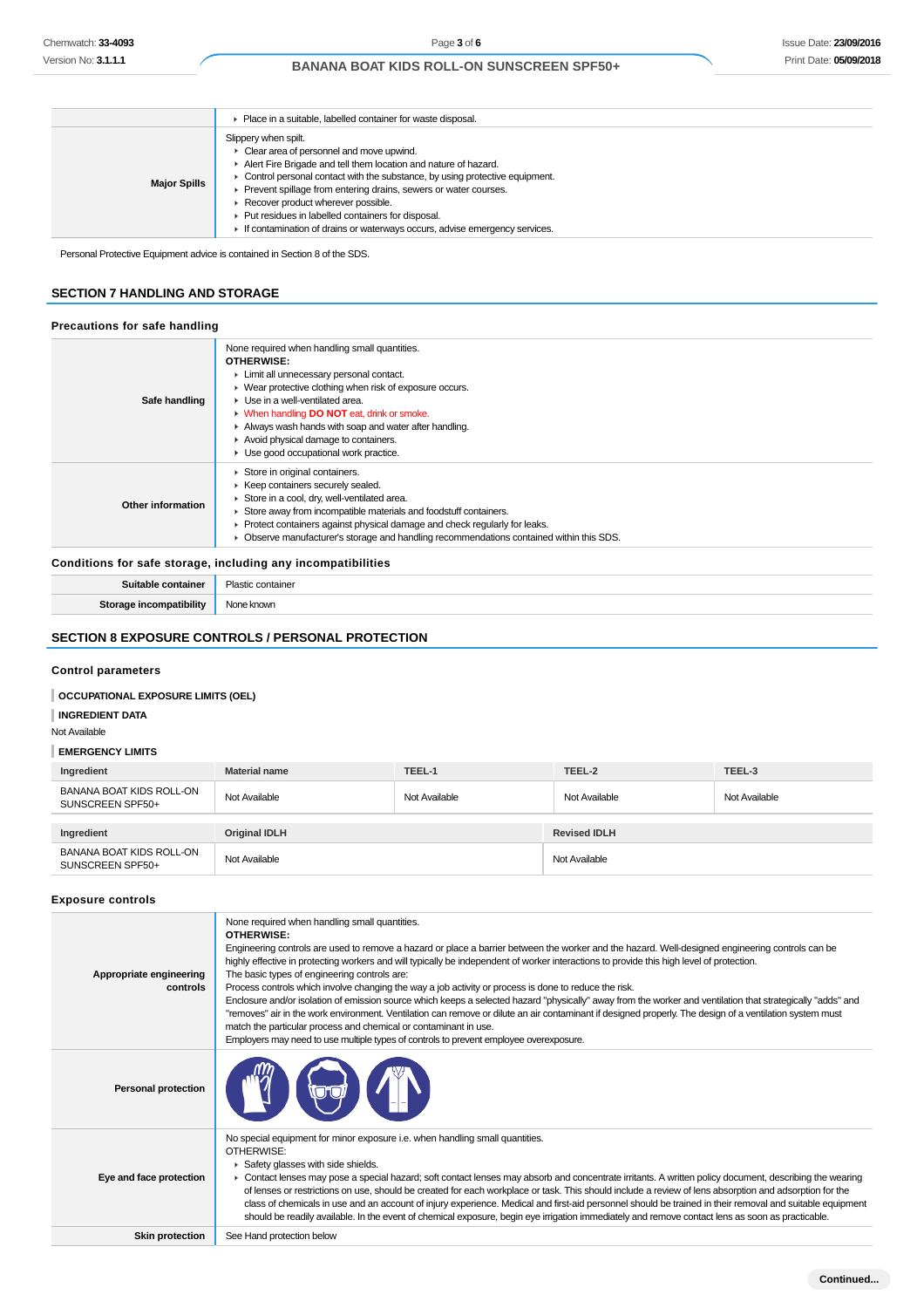| Hands/feet protection  | No special equipment needed when handling small quantities.<br><b>OTHERWISE:</b> Wear general protective gloves, e.g. light weight rubber gloves. |
|------------------------|---------------------------------------------------------------------------------------------------------------------------------------------------|
| <b>Body protection</b> | See Other protection below                                                                                                                        |
| Other protection       | No special equipment needed when handling small quantities.<br><b>OTHERWISE:</b><br>• Overalls.<br>Barrier cream.<br>Eyewash unit.                |

# **SECTION 9 PHYSICAL AND CHEMICAL PROPERTIES**

# **Information on basic physical and chemical properties**

| Appearance                                      | Smooth opaque unfragranced lotion; mixes with water. |                                            |                |
|-------------------------------------------------|------------------------------------------------------|--------------------------------------------|----------------|
|                                                 |                                                      |                                            |                |
| <b>Physical state</b>                           | Liquid                                               | Relative density (Water = $1$ )            | Not Available  |
| Odour                                           | Not Available                                        | Partition coefficient n-octanol /<br>water | Not Available  |
| <b>Odour threshold</b>                          | Not Available                                        | Auto-ignition temperature (°C)             | Not Applicable |
| pH (as supplied)                                | $6.0 - 7.0$                                          | Decomposition temperature                  | Not Available  |
| Melting point / freezing point<br>(°C)          | Not Available                                        | Viscosity (cSt)                            | Not Available  |
| Initial boiling point and boiling<br>range (°C) | Not Available                                        | Molecular weight (g/mol)                   | Not Applicable |
| Flash point (°C)                                | Not Applicable                                       | <b>Taste</b>                               | Not Available  |
| <b>Evaporation rate</b>                         | Not Available                                        | <b>Explosive properties</b>                | Not Available  |
| <b>Flammability</b>                             | Not Applicable                                       | <b>Oxidising properties</b>                | Not Available  |
| Upper Explosive Limit (%)                       | Not Applicable                                       | Surface Tension (dyn/cm or<br>$mN/m$ )     | Not Available  |
| Lower Explosive Limit (%)                       | Not Applicable                                       | <b>Volatile Component (%vol)</b>           | Not Available  |
| Vapour pressure (kPa)                           | Not Available                                        | Gas group                                  | Not Available  |
| Solubility in water (g/L)                       | Miscible                                             | pH as a solution (1%)                      | Not Available  |
| Vapour density ( $Air = 1$ )                    | Not Available                                        | VOC g/L                                    | Not Available  |

# **SECTION 10 STABILITY AND REACTIVITY**

| Reactivity                                 | See section 7                                                             |
|--------------------------------------------|---------------------------------------------------------------------------|
| <b>Chemical stability</b>                  | Product is considered stable and hazardous polymerisation will not occur. |
| Possibility of hazardous<br>reactions      | See section 7                                                             |
| <b>Conditions to avoid</b>                 | See section 7                                                             |
| Incompatible materials                     | See section 7                                                             |
| <b>Hazardous decomposition</b><br>products | See section 5                                                             |

### **SECTION 11 TOXICOLOGICAL INFORMATION**

### **Information on toxicological effects**

| Inhaled                         | Not normally a hazard due to non-volatile nature of product                                                                                                                                                                     |                                                                                                                                                     |  |
|---------------------------------|---------------------------------------------------------------------------------------------------------------------------------------------------------------------------------------------------------------------------------|-----------------------------------------------------------------------------------------------------------------------------------------------------|--|
| Ingestion                       |                                                                                                                                                                                                                                 | Considered an unlikely route of entry in commercial/industrial environments Ingestion may result in nausea, abdominal irritation, pain and vomiting |  |
| <b>Skin Contact</b>             | Not considered an irritant through normal use.<br>Open cuts, abraded or irritated skin should not be exposed to this material                                                                                                   |                                                                                                                                                     |  |
| Eye                             | The liquid may produce eye discomfort causing temporary smarting and blinking.                                                                                                                                                  |                                                                                                                                                     |  |
| Chronic                         | Principal routes of exposure are usually by skin contact and eye contact. The product is considered to be non-harmful by all exposure routes when used in<br>accordance with directions.                                        |                                                                                                                                                     |  |
| <b>BANANA BOAT KIDS ROLL-ON</b> | <b>TOXICITY</b>                                                                                                                                                                                                                 | <b>IRRITATION</b>                                                                                                                                   |  |
| <b>SUNSCREEN SPF50+</b>         | Not Available                                                                                                                                                                                                                   | Not Available                                                                                                                                       |  |
| Legend:                         | 1. Value obtained from Europe ECHA Registered Substances - Acute toxicity 2.* Value obtained from manufacturer's SDS. Unless otherwise specified<br>data extracted from RTECS - Register of Toxic Effect of chemical Substances |                                                                                                                                                     |  |

| <b>Acute Toxicity</b>                       | Y | Carcinogenicity                 |   |
|---------------------------------------------|---|---------------------------------|---|
| <b>Skin Irritation/Corrosion</b>            | Y | Reproductivity                  |   |
| <b>Serious Eye Damage/Irritation</b>        | ◡ | <b>STOT - Single Exposure</b>   |   |
| <b>Respiratory or Skin</b><br>sensitisation |   | <b>STOT - Repeated Exposure</b> | ◡ |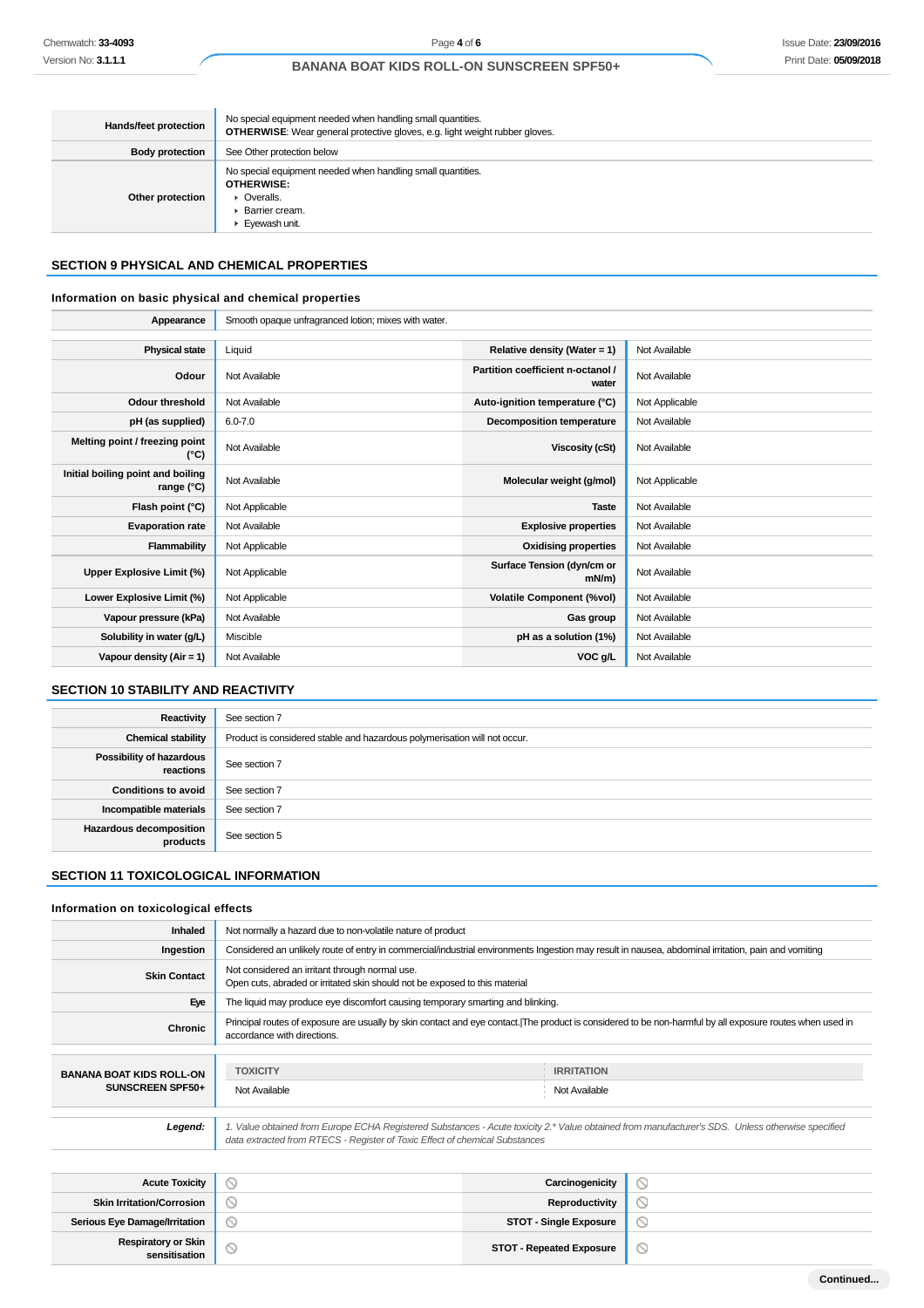**Mutagenicity Aspiration Hazard**

Legend:  $\mathsf{X}$  – Data available but does not fill the criteria for classification

 $\overline{\phantom{0}}$ 

 $\blacktriangleright$  – Data available to make classification

 $\bigcirc$  – Data Not Available to make classification

# **SECTION 12 ECOLOGICAL INFORMATION**

| <b>Toxicity</b>                                                                                                                                                                                                                                                                                                                                                                                            |                                     |                                            |                                 |                                                                       |
|------------------------------------------------------------------------------------------------------------------------------------------------------------------------------------------------------------------------------------------------------------------------------------------------------------------------------------------------------------------------------------------------------------|-------------------------------------|--------------------------------------------|---------------------------------|-----------------------------------------------------------------------|
| <b>BANANA BOAT KIDS ROLL-ON</b><br><b>SUNSCREEN SPF50+</b>                                                                                                                                                                                                                                                                                                                                                 | <b>ENDPOINT</b><br>Not<br>Available | <b>TEST DURATION (HR)</b><br>Not Available | <b>SPECIES</b><br>Not Available | <b>VALUE</b><br><b>SOURCE</b><br>Not<br>Not<br>Available<br>Available |
| Extracted from 1. IUCLID Toxicity Data 2. Europe ECHA Registered Substances - Ecotoxicological Information - Aquatic Toxicity 3. EPIWIN Suite V3.12<br>Legend:<br>(QSAR) - Aquatic Toxicity Data (Estimated) 4. US EPA, Ecotox database - Aquatic Toxicity Data 5. ECETOC Aquatic Hazard Assessment Data 6. NITE<br>(Japan) - Bioconcentration Data 7. METI (Japan) - Bioconcentration Data 8. Vendor Data |                                     |                                            |                                 |                                                                       |

#### **Persistence and degradability**

| Ingredient                       | Persistence: Water/Soil               | Persistence: Air                      |
|----------------------------------|---------------------------------------|---------------------------------------|
|                                  | No Data available for all ingredients | No Data available for all ingredients |
|                                  |                                       |                                       |
| <b>Bioaccumulative potential</b> |                                       |                                       |
| Ingredient                       | <b>Bioaccumulation</b>                |                                       |
|                                  | No Data available for all ingredients |                                       |
|                                  |                                       |                                       |
| Mobility in soil                 |                                       |                                       |
| Ingredient                       | <b>Mobility</b>                       |                                       |
|                                  | No Data available for all ingredients |                                       |

### **SECTION 13 DISPOSAL CONSIDERATIONS**

#### **Waste treatment methods**

| Product / Packaging disposal | Recycle wherever possible or consult manufacturer for recycling options.<br>Consult State Land Waste Management Authority for disposal.<br>Bury residue in an authorised landfill.<br>Recycle containers if possible, or dispose of in an authorised landfill. |
|------------------------------|----------------------------------------------------------------------------------------------------------------------------------------------------------------------------------------------------------------------------------------------------------------|
|                              |                                                                                                                                                                                                                                                                |

# **SECTION 14 TRANSPORT INFORMATION**

#### **Labels Required**

|            | <b>NC</b><br>$\sim$ |
|------------|---------------------|
| __________ |                     |

**Land transport (ADG): NOT REGULATED FOR TRANSPORT OF DANGEROUS GOODS**

**Air transport (ICAO-IATA / DGR): NOT REGULATED FOR TRANSPORT OF DANGEROUS GOODS**

**Sea transport (IMDG-Code / GGVSee): NOT REGULATED FOR TRANSPORT OF DANGEROUS GOODS**

**Transport in bulk according to Annex II of MARPOL and the IBC code**

Not Applicable

### **SECTION 15 REGULATORY INFORMATION**

### **Safety, health and environmental regulations / legislation specific for the substance or mixture**

### **National Inventory Status**

| <b>National Inventory</b>     | <b>Status</b> |
|-------------------------------|---------------|
| Australia - AICS              | $\checkmark$  |
| Canada - DSL                  | $\checkmark$  |
| Canada - NDSL                 | $\checkmark$  |
| China - IECSC                 | $\checkmark$  |
| Europe - EINEC / ELINCS / NLP | Y             |
| Japan - ENCS                  | $\checkmark$  |
| Korea - KECI                  | $\checkmark$  |
| New Zealand - NZIoC           | $\lambda$     |